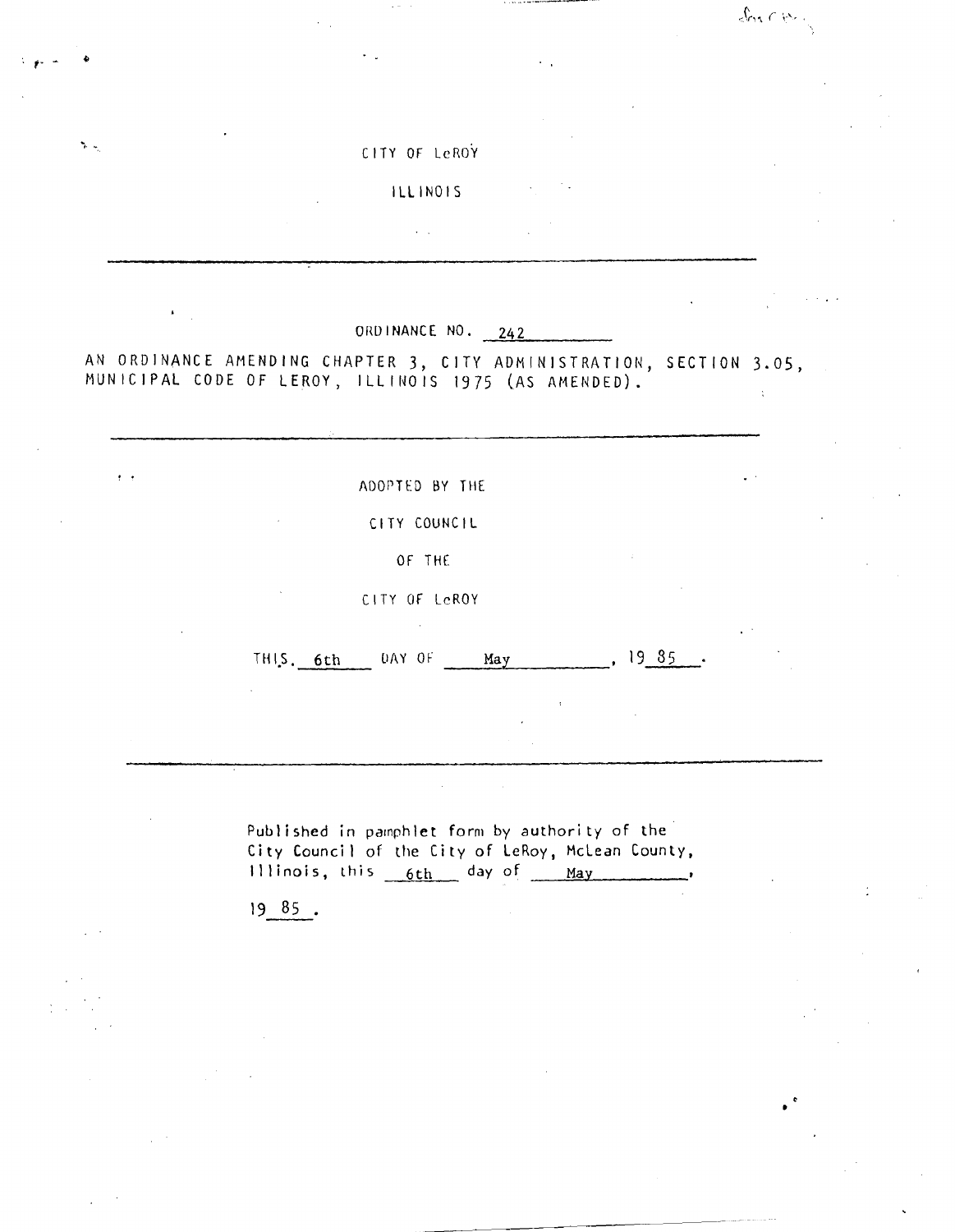AN ORDINANCE AMENDING CHAPTER 3, CITY ADMINISTRATION, SECTION 3.05, MUNCIPAL CODE OF LEROY, ILLINOIS 1975 (AS AMENDED).

WHEREAS, the City of LeRoy, McLean County, Illinois, has made provision for the appointment from time to time of a City Marshall, and

WHEREAS, laws of the State of Illinois (Chapter 24, Paragraph 3-14-1, Illinois Revised Statutes 1983 (as amended)), provide that no person shall be eligible to any municipal office unless he is a qualified elector of the municipality, and

WHEREAS, the Mayor and City Council of the City of LeRoy, McLean County, Illinois, an Illinois municipal corporation, find it to be in the best interests of the residents of said City and of the City of LeRoy to adopt an ordinance which would allow a City Marshall to reside outside of the corporate limits of the municipality while serving as a policeman for the City of LeRoy, Illinois,

NOW, THEREFORE, BE IT ORDAINED by the City Council of the City of LeRoy, Illinois, in lawful meeting assembled, as follows:

Section 1. That Section 3.05, City Marshall, of Chapter 3, City Administration, Municipal Code of LeRoy, Illinois 1975 (as amended), is hereby further amended by addition of new sub-section 3.05(g), in words and figures as follows:

"3.05(g). RESIDENCE OF CITY MARSHALL. The City Marshall may reside outside of the corporate limits of the City of LeRoy so long as the premises on which the City Marshall shall reside in such instance shall be adjacent to and adjoining the municipal limits of the City of LeRoy."

The preceding language is hereby adopted as an amendment to and addition to Section 3.05, City Marshall, Chapter 3, City Administration, Municipal Code of LeRoy, Illinois 1975 (as amended).

Section 2. That this ordinance shall be in full force and effect from and after its passage, approval and publication in pamphlet form as required by law.

Passed by the City Council of the City of LeRoy, Illinois, on the  $6th$  day of  $\frac{May}{day}$ , 1985.

Aldermen.elected\_\_\_<u>6</u> Aldermen present <mark>\_\_\_\_\_\_6</mark>

AYES Jerry Davis, Michael Hillard, David King, Patrick Derby, Gary Builta Michae 1 Hanafin NAYS None

Juanita dagley

the City of LeRoy, Illinois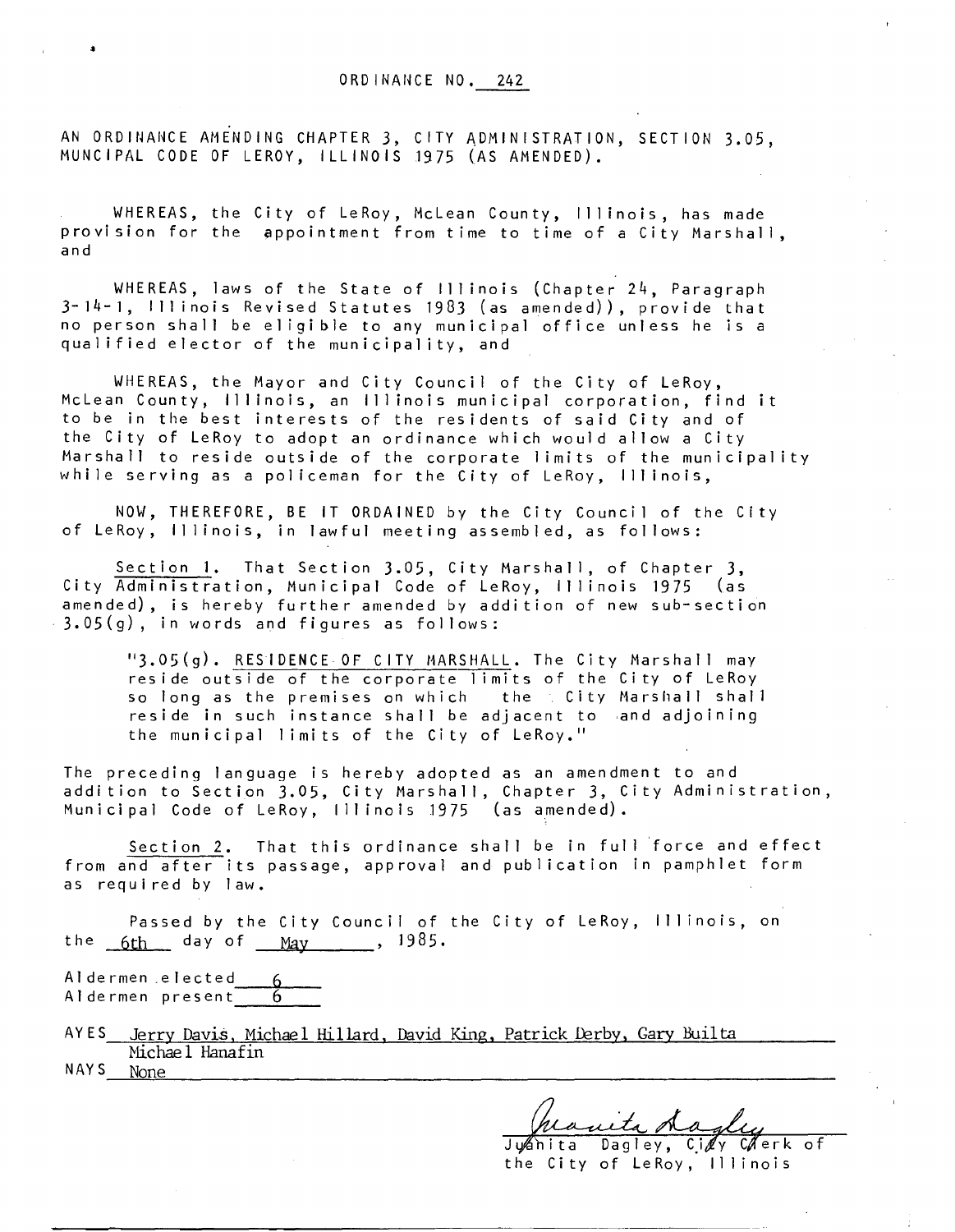Approved by the Mayor of the City of LeRoy, Illinois, on the<br>6th day of <u>May</u>, 1985.

Mayor of the City of LeRoy, Illinois

ATTEST:

 $\hat{\gamma}$ 

 $(sea!)$ 

Juanita Dagley, City Clerk<br>of the City of LeRoy, Illinois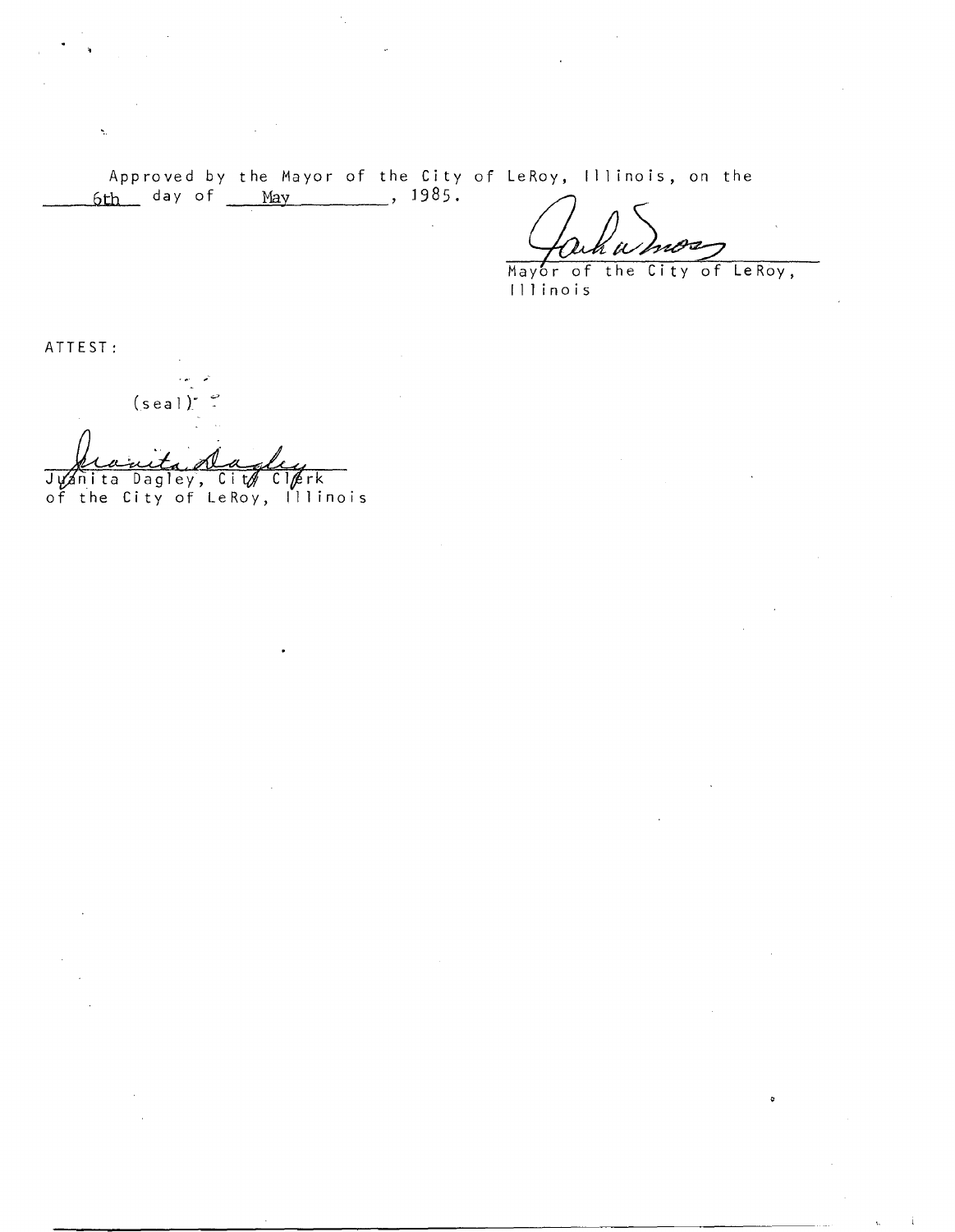## CERTIFICATE

I, Juanita Dagley , certify that I am the duly elected and acting municipal clerk of the City of LeRoy, , McLean County, Illinois.

f

I further certify that on  $\frac{May 6}{g}$ ,  $\frac{1935}{g}$ , the Corporate Authorities of such municipality passed and approved Ordinance No. <sup>242</sup> , entitled:

AN ORDINANCE AMENDING CHAPTER 3, CITY ADMINISTRATION, SECTION 3.05, MUNICIPAL CODE OF LEROY, ILLINOIS 1975 (AS AMENDED),

which provided by its terms that it should be published in pamphlet form.

The pamphlet form of Ordinance No.  $242$ , including the Ordinance and a cover sheet thereof was prepared, and a copy of such Ordinance was posted in the municipal building, commencing on  $\frac{May}{day}$  6  $\frac{19\,85}{day}$ , and continuing for at least ten days thereafter. Copies of such Ordinance were also available for public inspection upon request in the office of the municipal clerk.

| · Dated at   | LeRoy | , Illinois, this 6th<br>day |
|--------------|-------|-----------------------------|
| of.<br>Mav   | 1985  |                             |
| $\mathbf{e}$ |       |                             |
| (scal)       |       |                             |
|              |       | ta da alu                   |
|              |       | Mùnicipal Clerk             |